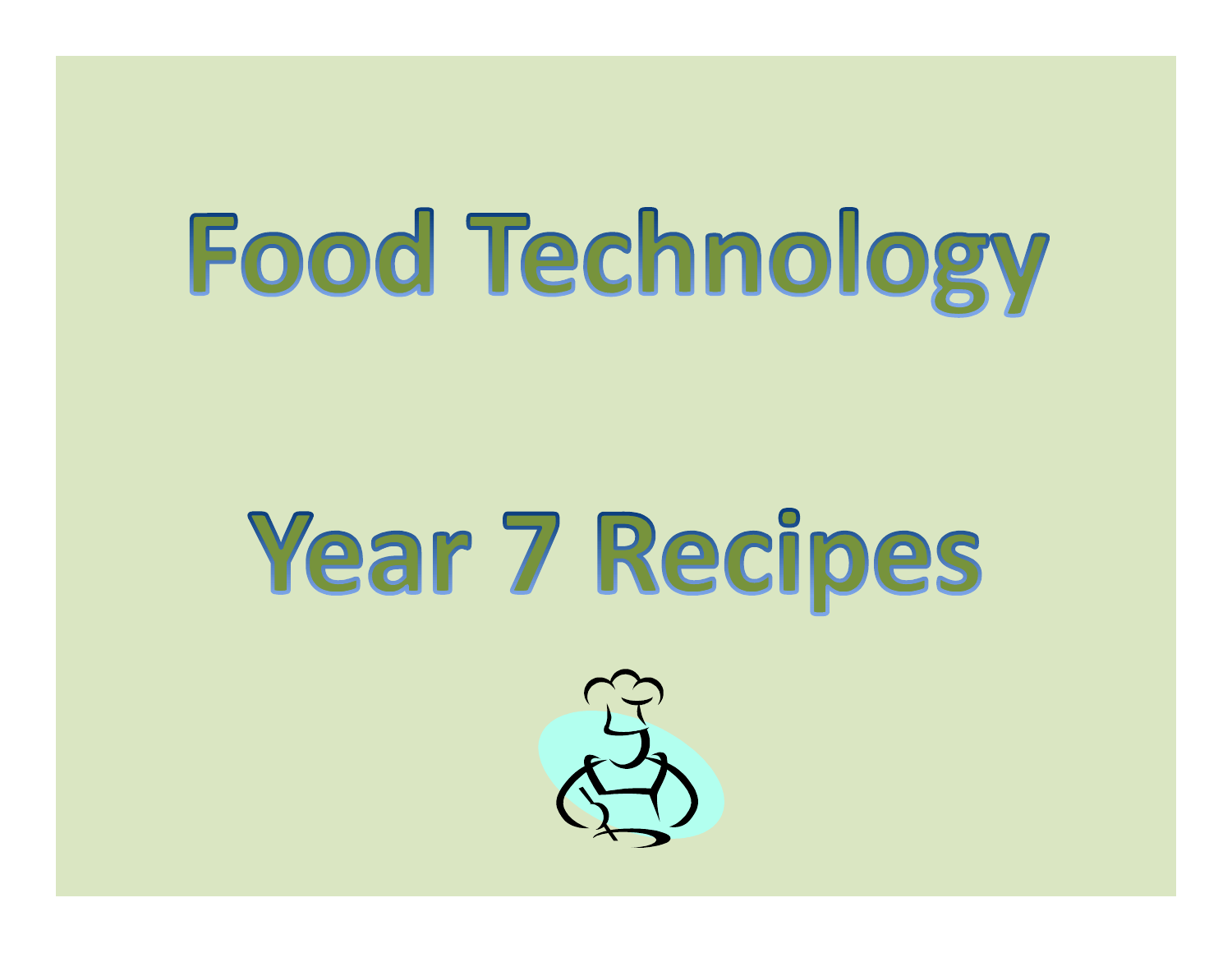### Fruit Crumble

|                            | <b>Fruit Crumble</b>                                                                                                                                                                                                      |                            |
|----------------------------|---------------------------------------------------------------------------------------------------------------------------------------------------------------------------------------------------------------------------|----------------------------|
| <b>Ingredients:</b>        |                                                                                                                                                                                                                           |                            |
|                            | Crumble Topping: 150gms (60zs) plain white flour                                                                                                                                                                          |                            |
|                            | 75 gms (3ozs) block margarine                                                                                                                                                                                             | <b>Oven Temperature:</b>   |
|                            | 50 gms (2ozs) white sugar                                                                                                                                                                                                 |                            |
|                            |                                                                                                                                                                                                                           | 190°C or Gas Mark 5        |
| <b>Filling:</b>            | Either 500gms (1lb) cooking apples                                                                                                                                                                                        | <b>Cooking time:</b>       |
|                            |                                                                                                                                                                                                                           | 15-20 minutes              |
| <b>Variations:</b>         |                                                                                                                                                                                                                           | <b>Equipment required:</b> |
|                            | 1. Use $\frac{1}{2}$ wholemeal and $\frac{1}{2}$ white flour                                                                                                                                                              | 1 mixing bowl              |
|                            | 2. Use all wholemeal flour                                                                                                                                                                                                | 1 sieve                    |
|                            | 3. Use $\frac{1}{2}$ white flour and $\frac{1}{2}$ oatmeal flour                                                                                                                                                          | 1 pastry knife             |
| <b>Method:</b>             |                                                                                                                                                                                                                           | 1 tablespoon               |
| 1. Switch on oven.         | 4. Add 25gms (1oz) chopped nuts                                                                                                                                                                                           | 1 fork                     |
|                            | 2. Sieve flour into mixing bowl. Cut up margarine and add flour. Rub in using finger tips<br>only until the mixture looks like fine breadcrumbs. Add sugar and stir well.<br>3. Place prepared fruit into ovenproof dish. |                            |
|                            | 4. Spoon crumble on top of the fruit. Smooth flat with a fork.                                                                                                                                                            |                            |
|                            | 5. Bake until crumble is golden brown.                                                                                                                                                                                    |                            |
| 6. Wash up and clear away. |                                                                                                                                                                                                                           |                            |
|                            | 7. Check your oven is switched off.                                                                                                                                                                                       |                            |
| 8. Evaluate your work.     |                                                                                                                                                                                                                           |                            |

- 
- only until the mixture looks like fine breadcrumbs. Add sugar and stir well.
- 
- 
- 
- 
- 
-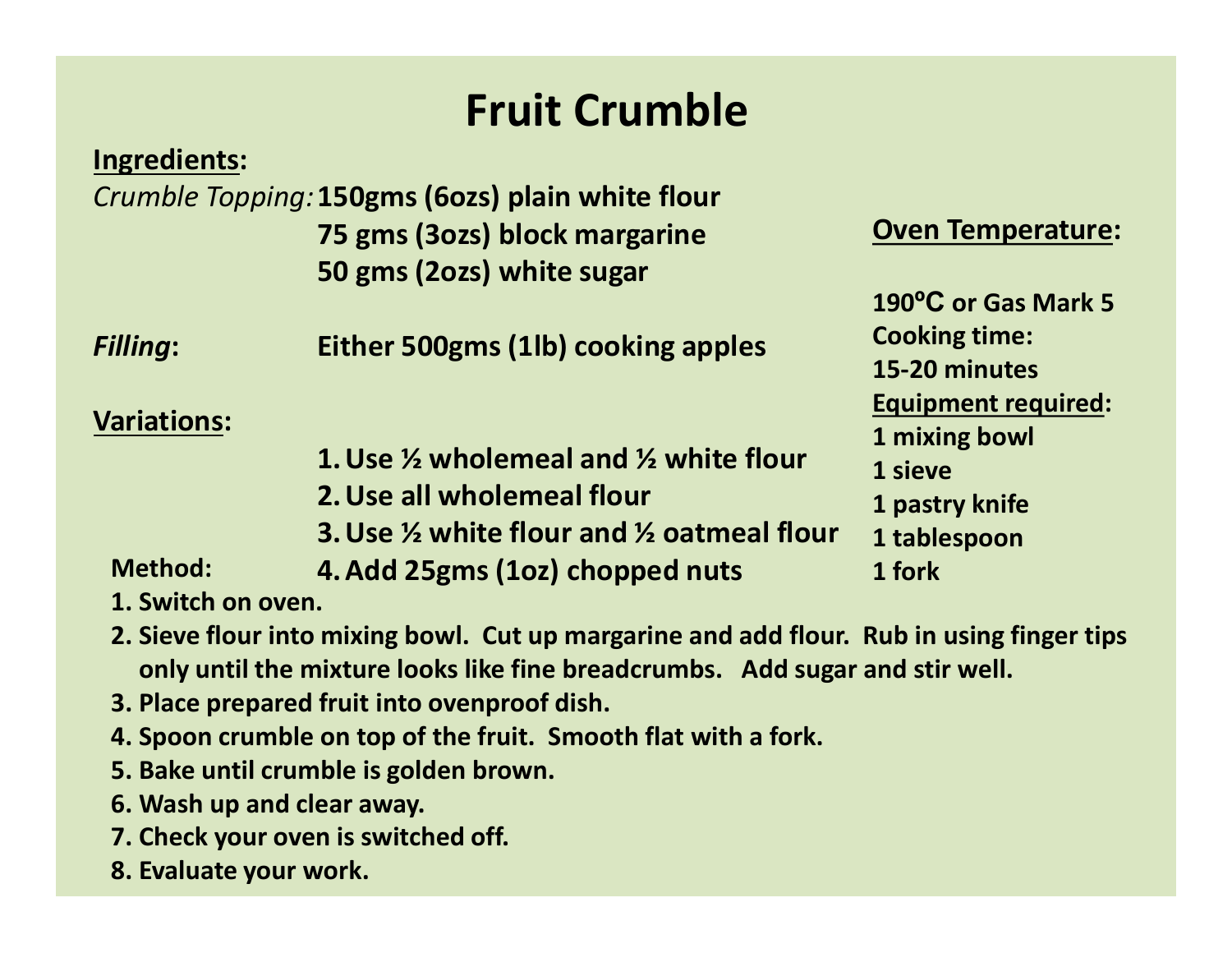### Fruit Salad

|                                                                                                                                                                                                                                                                                                                                                                                                                                                             | Ingredients: 125mls orange juice or freshly squeezed<br>orange juice<br>1 orange<br>1 apple<br>1 banana<br>small quantities of one or two other fruits you<br>may<br>like to add e.g. grapes, kiwi, pear, strawberries. | <b>Equipment required:</b><br>1 mixing bowl<br>1 measuring jug<br>1 small sharp knife<br>1 green chopping board<br>1 metal spoon<br>newspaper for peelings |  |  |  |
|-------------------------------------------------------------------------------------------------------------------------------------------------------------------------------------------------------------------------------------------------------------------------------------------------------------------------------------------------------------------------------------------------------------------------------------------------------------|-------------------------------------------------------------------------------------------------------------------------------------------------------------------------------------------------------------------------|------------------------------------------------------------------------------------------------------------------------------------------------------------|--|--|--|
| <b>Method:</b>                                                                                                                                                                                                                                                                                                                                                                                                                                              |                                                                                                                                                                                                                         |                                                                                                                                                            |  |  |  |
| 1. Measure out orange juice and put in mixing bowl.<br>2. Peel orange. Cut each segment into small pieces and put in bowl with juice.<br>3. Cut apples into quarters and remove core. Cut into small pieces and out into bowl.<br>4. Slice banana and add to bowl. Stir to ensure all fruit is coated with juice.<br>5. Add any remaining prepared fruit.<br>6. Put the fruit salad into container.<br>7. Wash up and clear away.<br>8. Evaluate your work. |                                                                                                                                                                                                                         |                                                                                                                                                            |  |  |  |

- 
- 
- 
- 
- 
- 
- 
-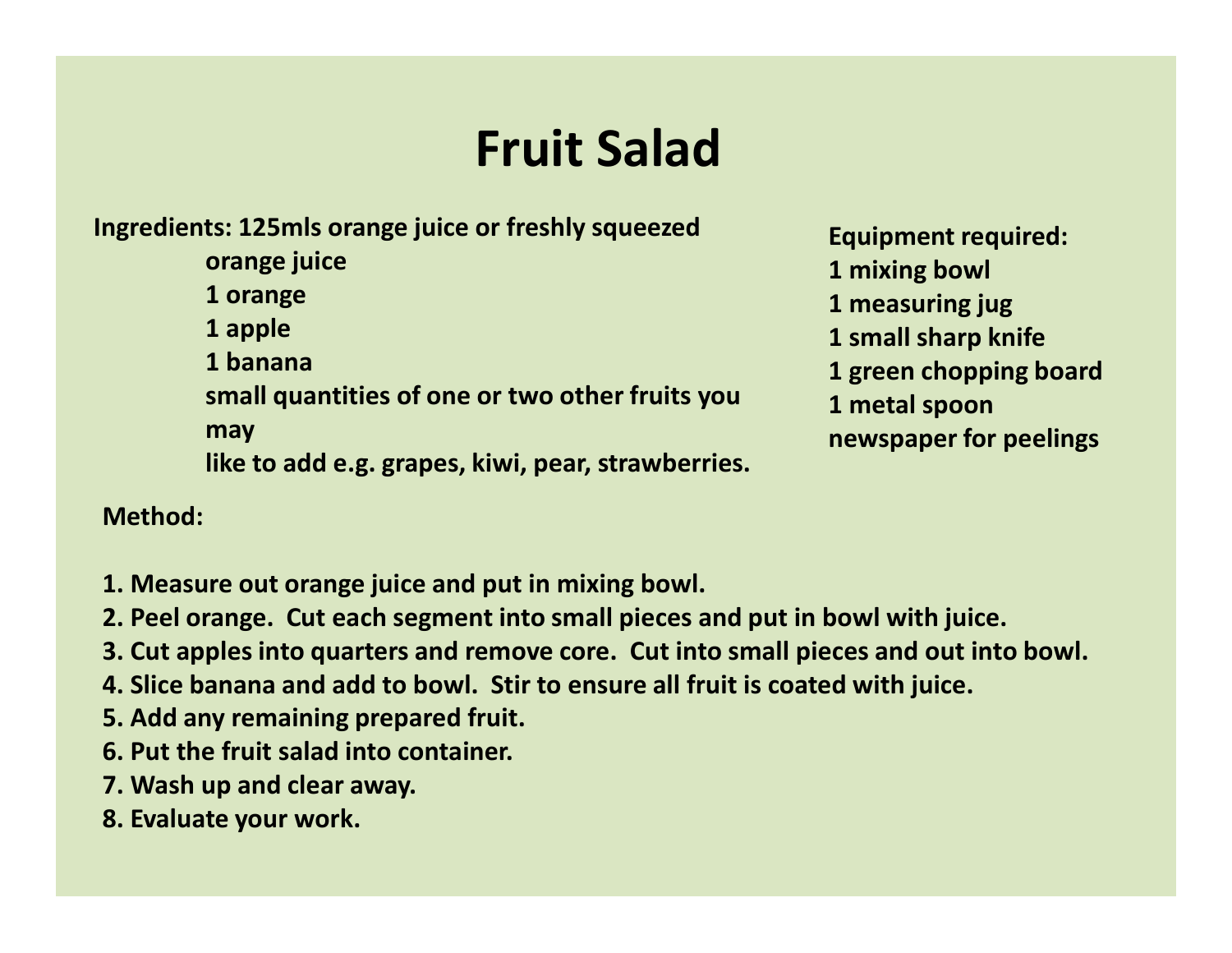#### Fruit Muffins

#### Ingredients:

300g self raising flour 2 tsp baking powder 75g caster sugar 2 eggs 350ml milk 160g butter or margarine 150g of fresh, tinned or frozen fruit **1.** Sieve flow the butter in a saucepan<br>
190°C Galaxing flour<br>
190°C Galaxing powder<br>
190°C Galaxing powder<br>
190°C Galaxing to the cooking tir<br>
20-25minu<br>
20-25minu<br>
20-25minu<br>
Equipment<br>
20-25minu<br>
Equipment<br>
150g of fre

#### Method:

Mixing bowl. 150g of fresh, tinned or frozen fruit<br>150g of fresh, tinned or frozen fruit<br>1. Sieve flour, add sugar and baking powder int<br>Mixing bowl.<br>2. Melt the butter in a saucepan<br>3. Beat the eggs and add the milk and melted b<br>4. Fo

2. Melt the butter in a saucepan

- 3. Beat the eggs and add the milk and melted butter
- 4. Fold everything together
- 5. Chop the fruit if needed and add to the mixture.
- 6. Pour the mixture into a big jug and pour into the muffin cases
- 7. Bake for 20-25 minutes until brown and firm.
- 

Oven Temperature: 190ºC Gas Mark 6 Cooking time: 20-25minutes Equipment required: white tray, bun tin mixing bowl, sieve teaspoon, basin, fork measuring jug table spoon Chopping board Sharp knife black plastic spoon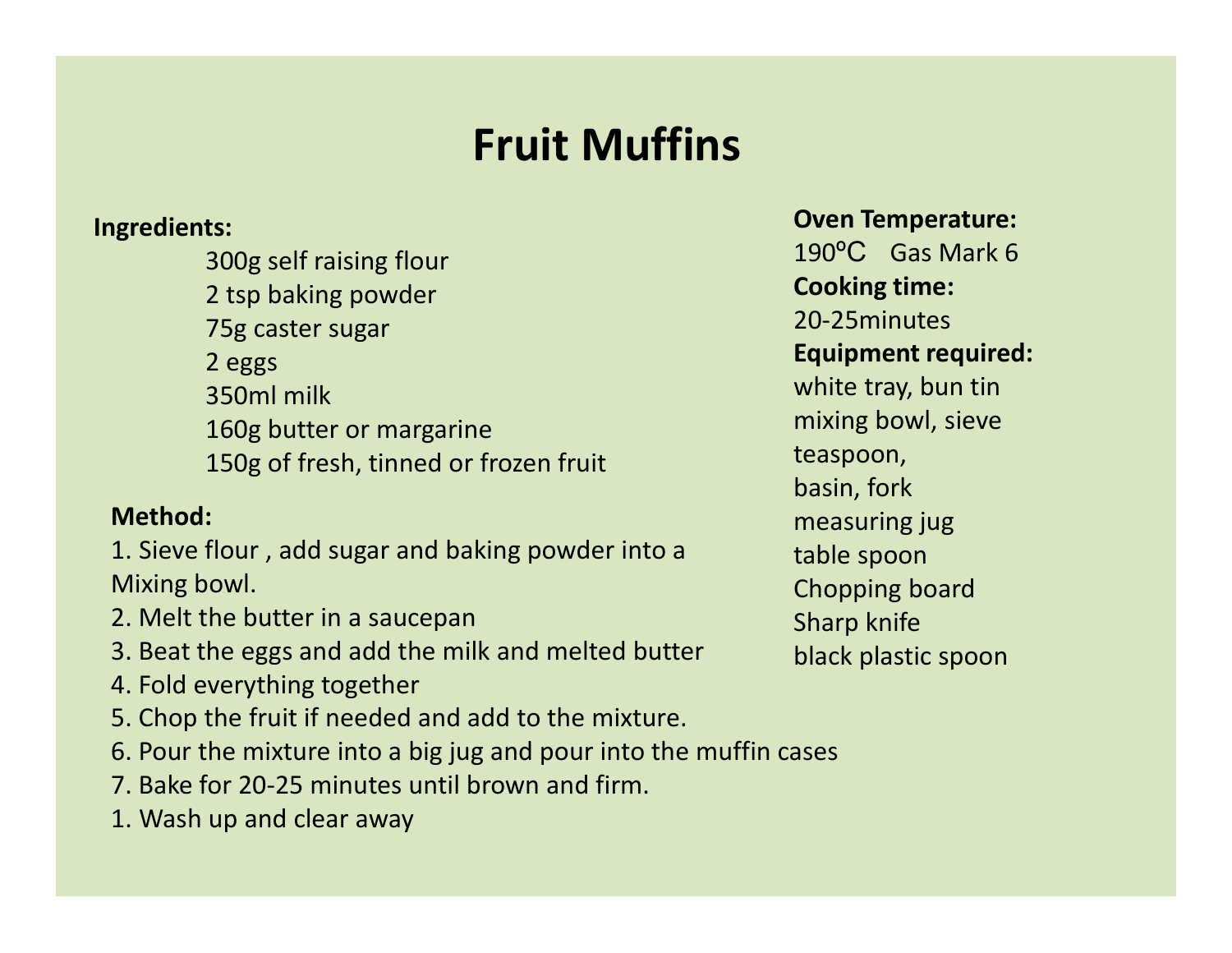### Kaleidoscope Couscous

Ingredients: 200gms couscous 10ml (1 dsp) bouillon or 1 stock cube 250ml boiling water black pepper ¼ red pepper ¼ green pepper ¼ yellow or orange pepper 4 spring onions **Kaleidoscope Couscous**<br> **10ml** (1 dsp) bouillon or 1 stock cube<br>
10ml (1 dsp) bouillon or 1 stock cube<br>
250ml boiling water<br>
black pepper<br>
1/4 red pepper<br>
1/4 yellow or orange pepper<br>
4 spring onions<br>
60ml (4 tb sp) canne 4 cherry tomatoes 1 tablespoon mint **Equipment required:**<br>
1. Place the power of the bouillon or 1 stock cube<br>
250ml boiling water<br>
250ml boiling water<br>
black pepper<br>
260ml boiling water<br>
260ml biling water<br>
260ml (4 to pepper<br>
26 green pepper<br>
26 green the 2. Put the couscous into the mixing bowl and pour over the boiling water<br>
2.50ml boiling water<br>
2. Put the couscous into the mixing bowl and pour over the boiling board,<br>
2. Put the couscous into the mixing bowl and pour o <sup>24</sup> are pepper<br>
<sup>34</sup> a green pepper<br>
<sup>34</sup> a green pepper<br>
<sup>34</sup> a green chopping<br>
<sup>4</sup> denty tomatoes<br> **60ml** (4 tb sp) canned sweetcorn<br>
<sup>4</sup> cheny tomatoes<br>
<sup>1</sup> tablespoon mint<br> **1.** Place the bouillon powder or stock cube

Equipment required: mixing bowl measuring jug

- saucepan dessert spoon
- teaspoon,
- tablespoon, fork plate
- green chopping board, sharp knife

- to the boil.
- a fork. Season with black pepper. Cover the bowl with a plate and set aside for 10-15 mins. 4. Person of orange pepper<br>
4. Separate only (4. tb sp) canned sweetcorn<br>
4. Separate from the plate space of the plate from the couscous into the mixing bowl and pour over the boiling water, stir briskly with<br>
1. Place th Frame of the couscous is cold, stir in the prepared vegetables and place in a serving the couscous into the mixing bowl and pour over the boiling water, stir briskly with a fork. Season with black pepper. Cover the boiling Formation and the set of the bouillon powder or stock cube in a<br>1. Place the bouillon powder or stock cube in a<br>to the boil.<br>2. Put the couscous into the mixing bowl and p<br>a fork. Season with black pepper. Cover the<br>mins.<br> **Method:**<br>1. Place the bouillon powder or stock cube in a<br>to the boil.<br>2. Put the couscous into the mixing bowl and p<br>a fork. Season with black pepper. Cover th<br>mins.<br>3. De-seed and chop peppers. Finely slice the<br>quarters.
- quarters. Finely chop the mint.
- 
- bowl.
- 
-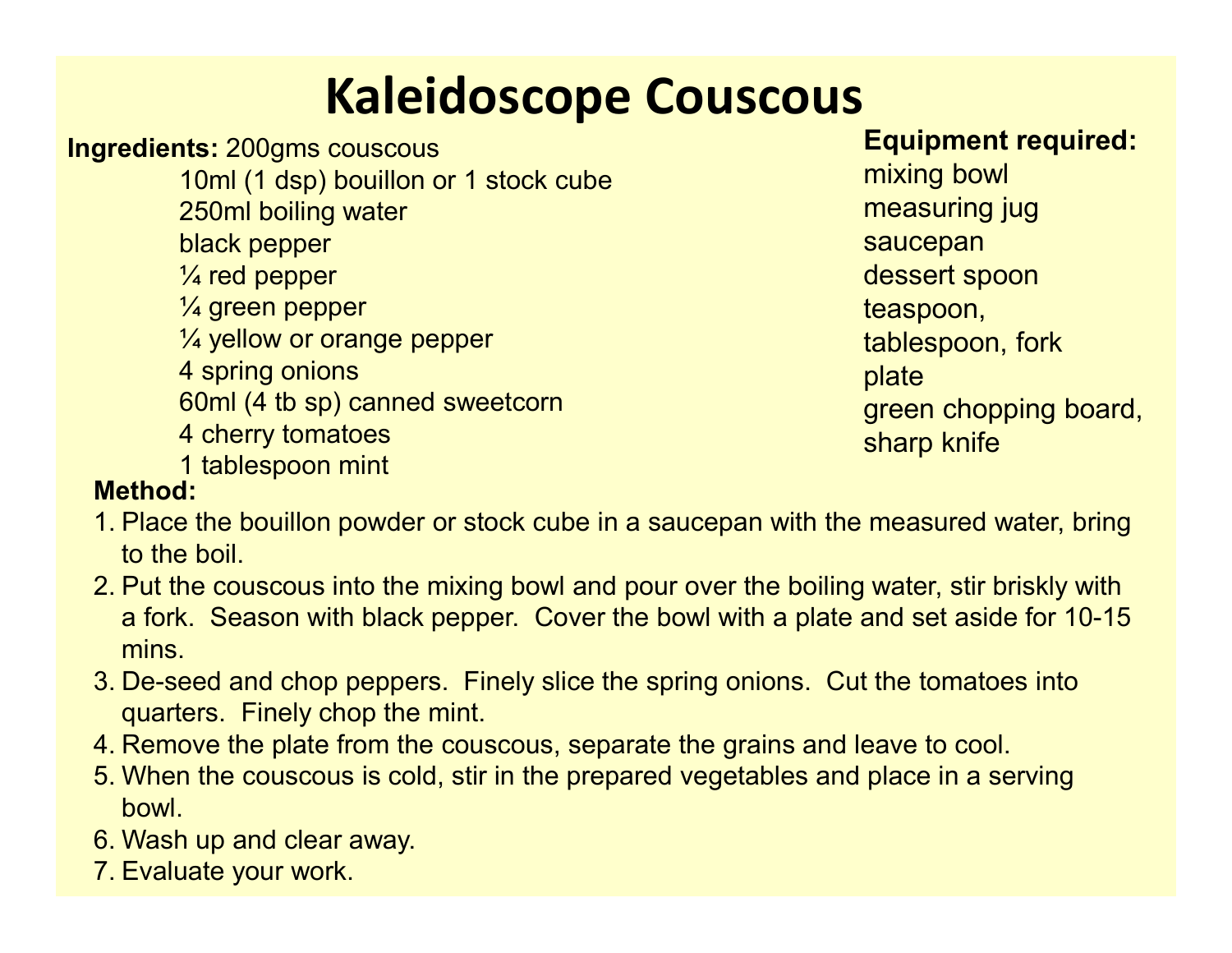### Pasta Salad

Ingredients: 100gms pasta shapes 45ml (3 tbsp) sunflower oil 10ml (1 dsp) tomato ketchup 10ml (1 dsp) vinegar 1 small carrot ½ red pepper ½ small cucumber 6 cherry tomatoes 100gms cheddar cheese

#### Equipment required:

saucepan colander, mixing bowl green & white chopping boards sharp knife, table spoon white tray, newspaper, peeler grater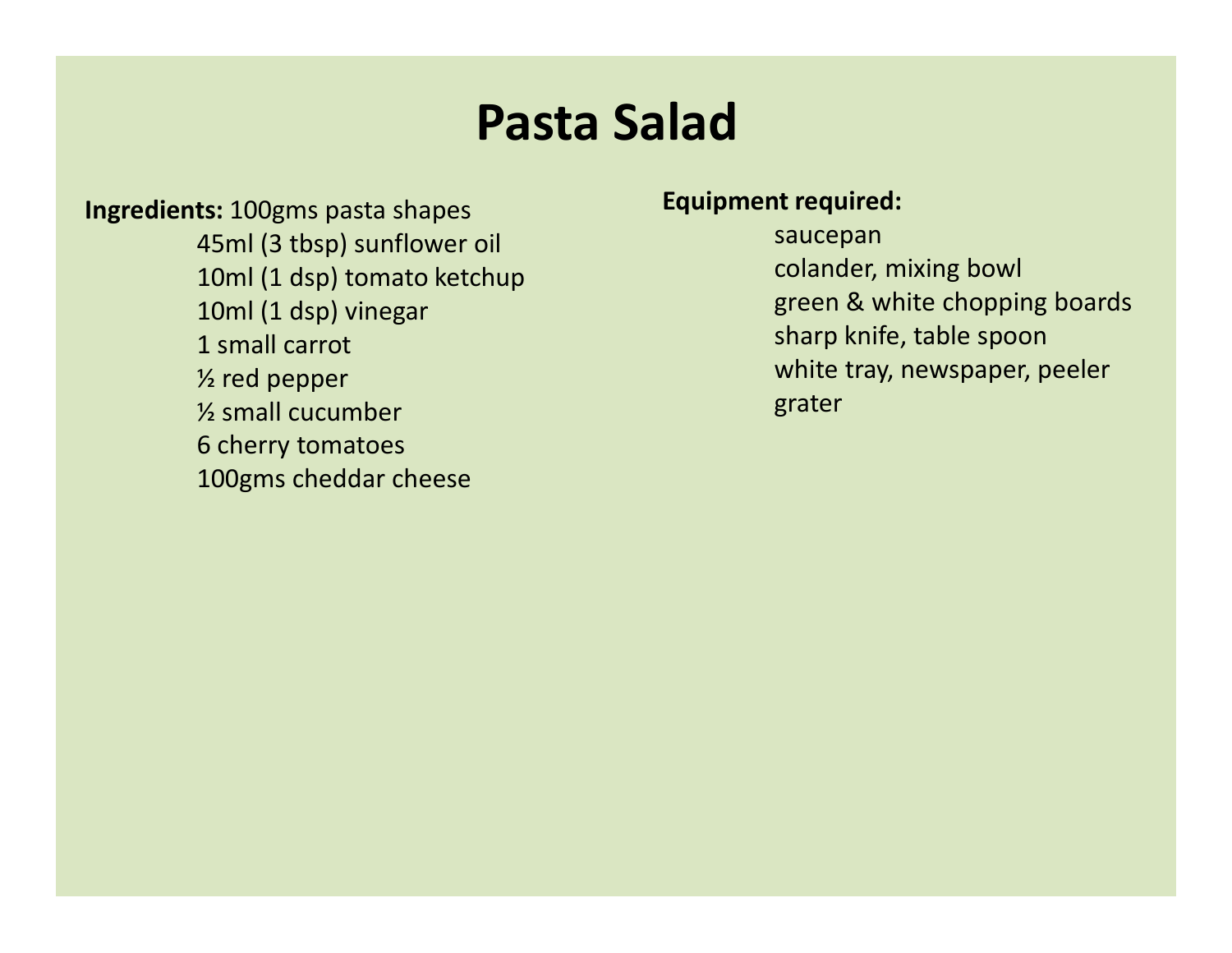## Pasta Salad

### cont....

- 
- **Pasta !**<br> **Pasta !..**<br> **CONT**<br> **CONT**<br> **CONT**<br> **CONT**<br> **CONT**<br> **CONT**<br> **CONT**<br> **CONT**<br> **CONT**<br> **CONT**<br> **CONT**<br> **CONT**<br> **CONT**<br> **CONT**<br> **CONT**<br> **CONT**<br> **CONT**<br> **CONT**<br> **CONT**<br> **CONT**<br> **CONT**<br> **CONT**<br> **CONT**<br> **CONT**<br> **CONT Pasta Salad**<br> **CONT....**<br>
2. Mix the oil, vinegar and ketchup in the mixing bowl.<br>
2. Mix the oil, vinegar and ketchup in the mixing bowl.<br>
3. Peel and grate the carrot.<br>
4. De-seed, slice and dice pepper.<br>
5. Cut cucumbe **Pasta (Standary Control)**<br>3. Cook pasta until tender.<br>2. Mix the oil, vinegar and ketchup in the mixing<br>3. Peel and grate the carrot.<br>4. De-seed, slice and dice pepper.<br>5. Cut cucumber into sticks and dice.<br>6. Cut tomatoe **Pasta (CONT**<br>
Method: 1. Cook pasta until tender.<br>
2. Mix the oil, vinegar and ketchup in the mixing<br>
3. Peel and grate the carrot.<br>
4. De-seed, slice and dice pepper.<br>
5. Cut cucumber into sticks and dice.<br>
6. Cut tomato
- 
- 
- 
- 
- 
- **Pasta (CONT)**<br> **SECOLY**<br> **SECOLY**<br> **SECOLY**<br> **SECOLY**<br> **SECOLY**<br> **SECOLY**<br> **SECOLY**<br> **SECOLY**<br> **SECOLY**<br> **SECOLY**<br> **SECOLY**<br> **SECOLY**<br> **SECOLY**<br> **SECOLY**<br> **SECOLY**<br> **SECOLY**<br> **SECOLY**<br> **SECOLY**<br> **SECOLY**<br> **SECOLY**<br> **SECOL Solution:**<br> **Continuity:**<br> **Continuity:**<br> **Continuity:**<br> **Continuity:**<br> **Continuity:**<br> **Continuity:**<br> **Continuity:**<br> **Continuity:**<br> **Continuity:**<br> **Continuity:**<br> **Continuity:**<br> **Continuity:**<br> **Continuity:**<br> **Continuity:**<br> **Pasta (Continum)**<br> **Pasta Contiff Continum Contiff Contiff Contiff Contiff Continum Contains 3. Peel and grate the carrot.<br>
4. De-seed, slice and dice pepper.<br>
5. Cut cucumber into sticks and dice.<br>
6. Cut tomatoes into q 8. Pasta Salad**<br> **8.** Cook pasta until tender.<br>
2. Mix the oil, vinegar and ketchup in the mixing bowl.<br>
3. Peel and grate the carrot.<br>
4. De-seed, slice and dice pepper.<br>
5. Cut cucumber into sticks and dice.<br>
6. Cut t bowl and mix well. **CONT....**<br>
9. Cook pasta until tender.<br>
2. Mix the oil, vinegar and ketchup in the mixing bowl.<br>
3. Peel and grate the carrot.<br>
4. De-seed, slice and dice pepper.<br>
5. Cut cucumber into sticks and dice.<br>
6. Cut tomatoes in
- 
- 10.Add the pasta to the cheese and vegetables, combine well.
- 11.Turn the pasta into a serving dish and garnish with tomatoes.
- 12.Wash up and clear away.
- 13.Check your oven is switched off.
- 14.Evaluate your work.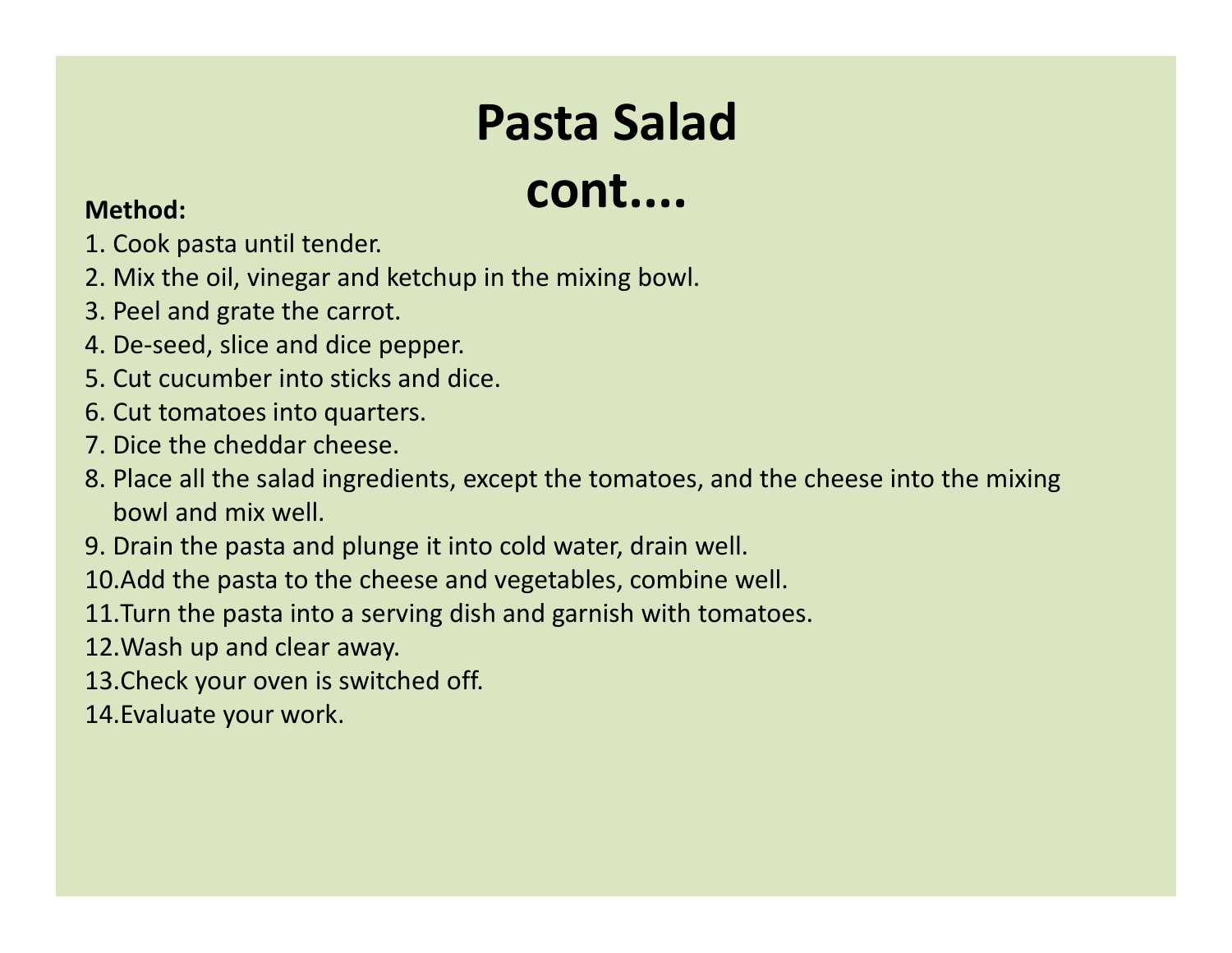### Queen Cakes

Ingredients:100gms (4ozs) margarine 100gms (4ozs) caster sugar 100gms (4ozs) self raising flour 2 eggs 12 paper cake cases **Icing** 150gms (6ozs) icing sugar Cake decorations **1. Switch on oven Server Changes (4025)**<br>
100gms (4025) caster sugar<br>
100gms (4025) caster sugar<br>
2 eggs<br>
2 eggs<br>
12 paper cake cases<br>
12 paper cake cases<br>
16<br>
150gms (6025) icing sugar<br>
11<br>
16<br>
16<br>
16<br>
16<br>
16<br>
16<br>
16<br>
16 2. Place the paper cases and bake until the paper cases<br>2. Place the paper cake cases<br>100gms (4ozs) self raising flour<br>2. eggs<br>2. Place the paper cases<br>150gms (6ozs) icing sugar<br>2. Cake decorations<br>2. Place the paper cases 12 paper cake cases<br>
lcing<br>
150gms (6ozs) icing sugar<br>
Cake decorations<br> **Method:**<br>
1. Switch on oven. Place the shelf just above th<br>
2. Place the paper cases in the bun tin.<br>
3. Sieve flour into the bowl, add all the othe

Oven Temperature: 190ºC / Gas Mark 5 Cooking time:10-12 minutes Equipment required:1 mixing bowl 1 black plastic spoon 1 sieve 1 measuring jug 1 fork, 1 bun tin 1 cooling rack, **1** table spoon and the spoon of the spoon of the spoon and the spoon of the spoon of the spoon of the spoon of the spoon of the spoon of the spoon of the spoon of the spoon of the spoon of the spoon of the spoon of the sp 3. Sieve flour and the booking the site of the booking time:10-12 minutes<br>
2. eggs<br>
12 paper cake cases<br>
12 paper cake cases<br>
130gms (6ozs) icing sugar<br>
136gms (6ozs) icing sugar<br>
136gms (6ozs) icing sugar<br>
136gms (150gms 12 paper cases and fluided the content of the shelf interval of the distribution of the distribution of the distribution of the distribution of the shelf just above the centre.<br>
1. Divided the shelf interval of the shelf i

- 
- 
- <sup>150</sup> 150gms (6ozs) icing sugar<br>
150gms (6ozs) icing sugar<br>
1 measured at the shelf interval of the shelf of the shelf of the shelf<br>
1 cooling<br>
1 table s<br>
2. Place the paper cases in the bun tin.<br>
3. Sieve flour into the b Loogins (6223) reing sagar<br>
Cake decorations<br>
1. Switch on oven. Place the shelf just above th<br>
2. Place the paper cases in the bun tin.<br>
3. Sieve flour into the bowl, add all the other in<br>
until **light and fluffy**.<br>
1. Di Method:<br>1. Switch on oven. Place the shelf just above th<br>2. Place the paper cases in the bun tin.<br>3. Sieve flour into the bowl, add all the other in<br>until **light and fluffy**.<br>1. Divide between paper cases and bake until w<br> **Method:**<br>1. Switch on oven. Place the shelf just above th<br>2. Place the paper cases in the bun tin.<br>3. Sieve flour into the bowl, add all the other in<br>until **light and fluffy**.<br>1. Divide between paper cases and bake until
- 
- 
- 
- 
- 
-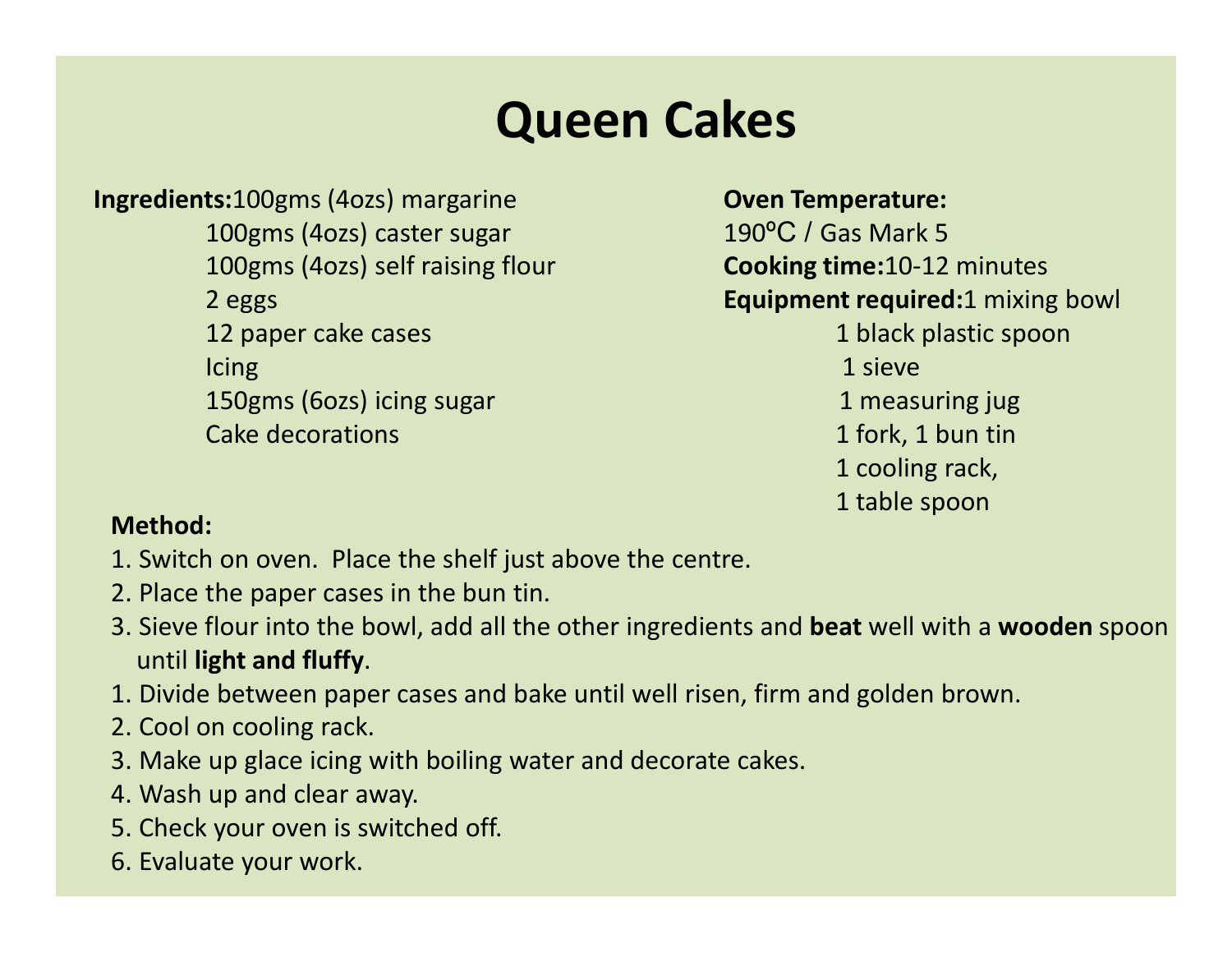### Scones

|                     |                                                                                                                                                                                           | <b>Scones</b>                                                                                                                       |                                                                                                                                                                                                                                                            |
|---------------------|-------------------------------------------------------------------------------------------------------------------------------------------------------------------------------------------|-------------------------------------------------------------------------------------------------------------------------------------|------------------------------------------------------------------------------------------------------------------------------------------------------------------------------------------------------------------------------------------------------------|
| <b>Ingredients:</b> | <b>Plain Scones:</b><br>250gms (80zs) self raising flour<br>1 teaspoon baking powder<br>50gms (20zs) margarine<br>125mls ( $\frac{1}{4}$ pint) milk<br><b>Extra flour for rolling out</b> |                                                                                                                                     | <b>Oven Temperature:</b><br>220°C / Gas Mark 7<br><b>Cooking time:</b><br>10-15 minutes<br><b>Equipment required:</b><br>1 mixing bowl<br>1 sieve, 1 knife<br>1 teaspoon<br>1 measuring jug<br>1 rolling pin, 2" cutter<br>1 baking tray<br>1 cooling rack |
| <b>Variations:</b>  | <b>Sweet Scones:</b><br>25gms (1oz) sugar<br><b>Fruit Scones:</b><br>50 gms dried fruit<br><b>Cheese Scones:</b><br>cheese                                                                | $25 - 50$ gms (1-2ozs)sugar<br>100gms (4ozs) grated<br>1 x 5ml (1 teaspoon)<br>powdered mustard                                     |                                                                                                                                                                                                                                                            |
|                     | <b>Cheese &amp; Herb Scones:</b>                                                                                                                                                          | 75gms cheese, 1 tbsp<br>chopped fresh<br>parsley<br>$\frac{1}{3}$ t sp fresh thyme leaves<br>1 tbsp fresh basil torn into<br>shreds |                                                                                                                                                                                                                                                            |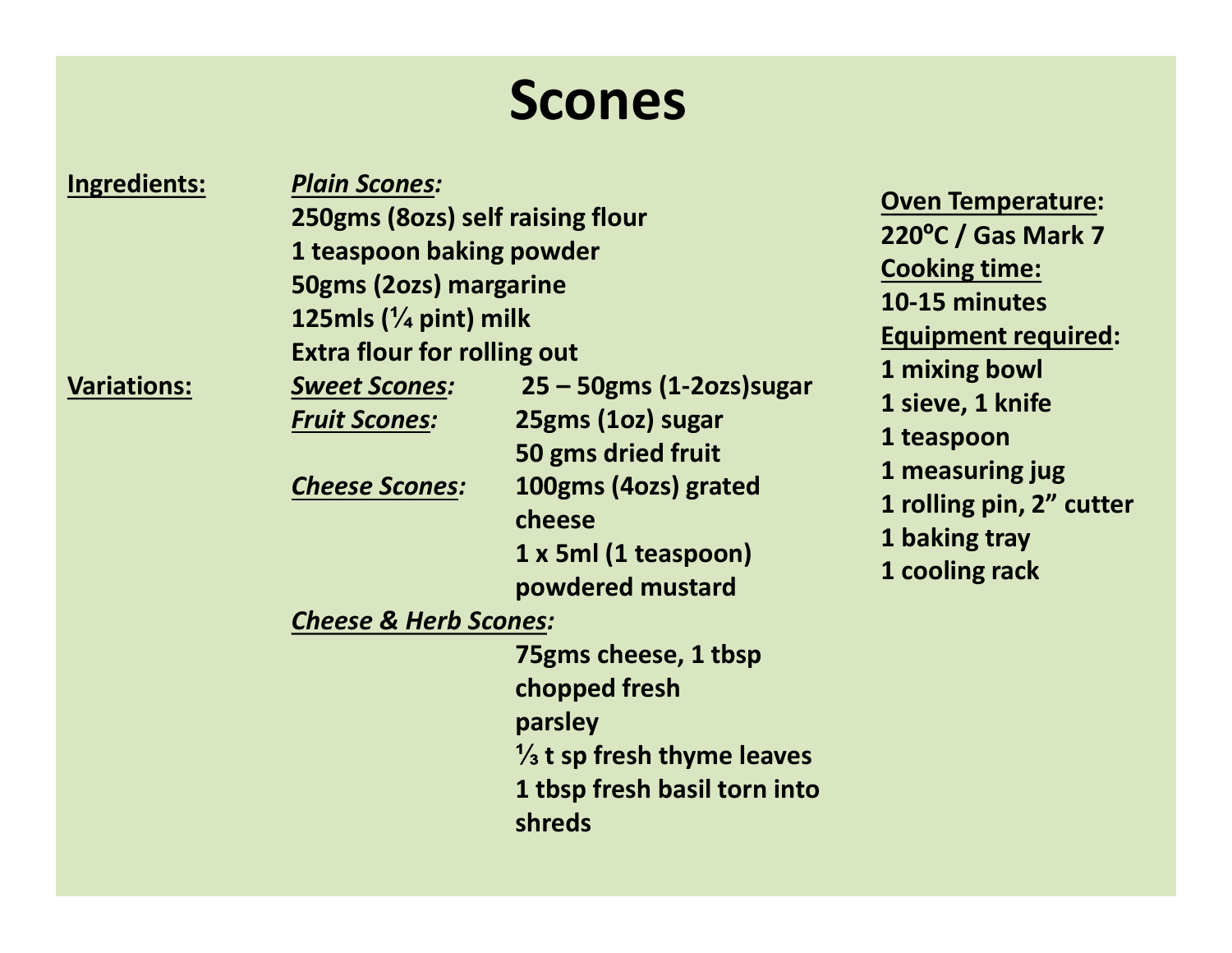# Scone<br>
Method:<br>
1. Switch on oven.<br>
2. Sieve flour and baking powder into mixing box<br>
3. Cut and rub in margarine. Add sugar/cheese<br>
4. Mix to a soft dough with milk. Add milk grad **Scones**<br> **Cont...**<br> **Cont...**<br> **Cont...**<br> **Cont...**<br> **Cont...**<br> **Cont...**<br> **Cont...**<br> **Cont...**<br> **Contexne** into mixing bowl.<br> **Contexness and mustard**<br> **Contexness and mustard**<br> **Contexness and mustard**<br> **Contexness and Scones**<br> **CONT...**<br> **A.** Switch on oven.<br> **A.** Switch on oven.<br> **A.** Cut and rub in margarine. Add sugar/cheese and mustard pov<br> **A.** Mix to a soft dough with milk. Add milk gradually.<br> **S.** Roll out 1cm (½ inch thick) an **Scont:**<br> **Scont:**<br> **Scont:**<br> **Scont:**<br> **Scont:**<br> **Scont:**<br> **Scont:**<br> **Scont:**<br> **Scont:**<br> **Scont:**<br> **Scont:**<br> **Scont:**<br> **Scont:**<br> **Scont:**<br> **Scont:**<br> **Scont:**<br> **Scont:**<br> **Scont:**<br> **Scont:**<br> **Scont:**<br> **Scont:**<br> **Scont:**<br> **S** Scones cont...

- 
- 
- **Scones<br>3. Cut and rub in margarine. Add sugar/cheese and mustard powder.**<br>3. Cut and rub in margarine. Add sugar/cheese and mustard powder.<br>4. Mix to a soft dough with milk. Add milk gradually.<br>5. Roll out 1cm (½ inch thi **SCONES**<br> **SCONES**<br> **CONE...**<br> **SECUTE 1.**<br> **SECUTE 10.**<br> **SECUTE 10.**<br> **SECUTE 10.**<br> **SECUTE 10.**<br> **SECUTE 10.**<br> **SECUTE 10.**<br> **SECUTE 10.**<br> **SECUTE 10.**<br> **SECUTE 10.**<br> **SECUTE 10.**<br> **SECUTE 10.**<br> **SECUTE 10.**<br> **SECUTE 10 Scones**<br> **CONT...**<br> **CONT...**<br> **CONT...**<br> **CONT...**<br> **CONT...**<br> **CONT...**<br> **CONT...**<br> **CONT...**<br> **CONT...**<br> **CONT...**<br> **CONT...**<br> **CONT...**<br> **CONT...**<br> **CONT...**<br> **CONT...**<br> **CONT...**<br> **CONT...**<br> **CONT...**<br> **CONT...**<br> **CO**
- **CONT.**<br> **SECONT:**<br> **SECONT:**<br> **SECONT:**<br> **SECONT:**<br> **SECONT:**<br> **SECONT:**<br> **SECONT:**<br> **SECONT:**<br> **SECONT:**<br> **SECONT:**<br> **SECONT:**<br> **SECONT:**<br> **SECONT:**<br> **SECONT:**<br> **SECONT:**<br> **SECONT:**<br> **SECONT:**<br> **SECONT:**<br> **SECONT:**<br> **SEC CONT.**<br> **Solution:**<br>
1. Switch on oven.<br>
2. Sieve flour and baking powder into mixing bo<br>
3. Cut and rub in margarine. Add sugar/cheese<br>
4. Mix to a soft dough with milk. **Add milk grad**<br>
5. Roll out 1cm (½ inch thick) an
- 
- 
- 
- 
- 
- 10.Evaluate your work.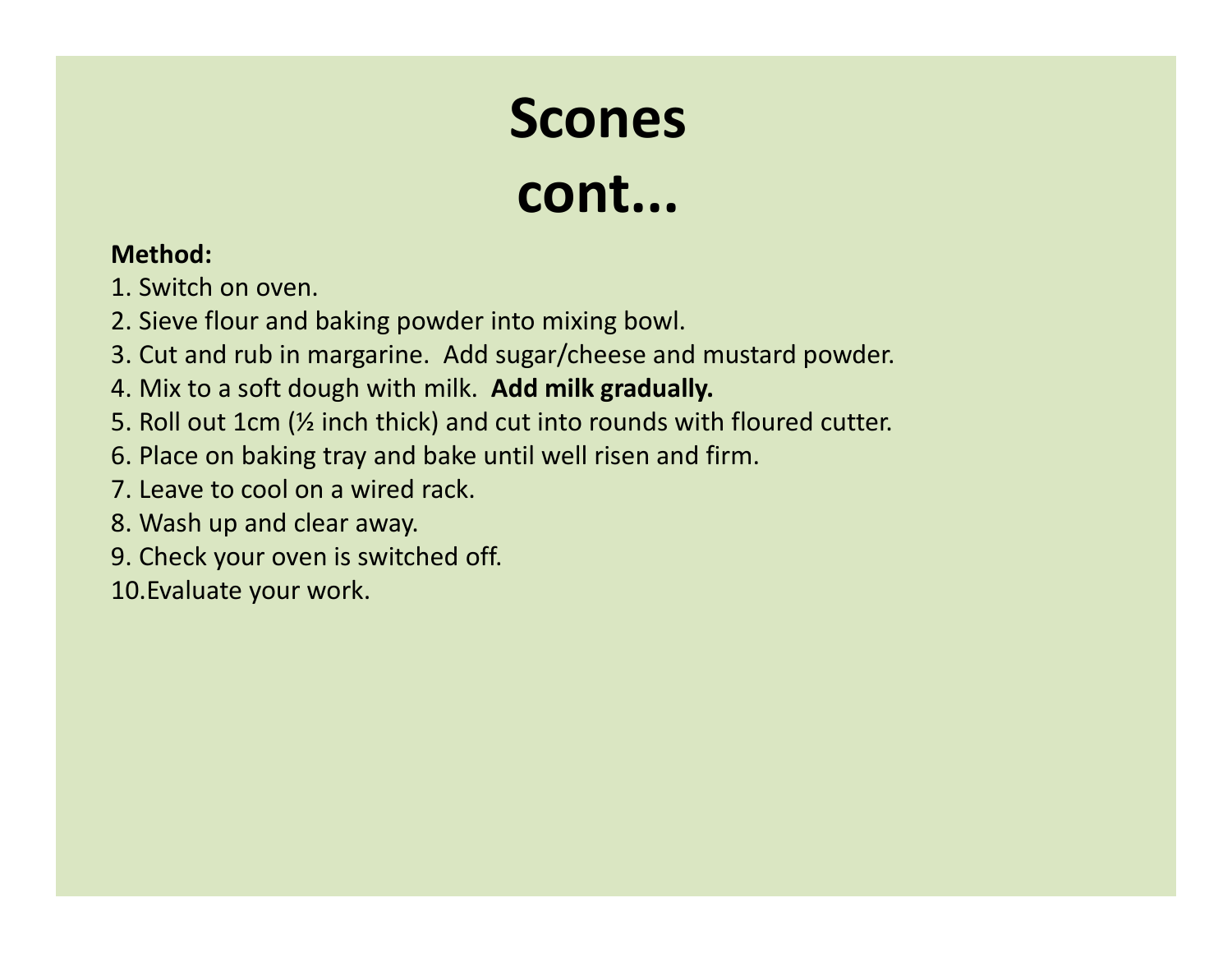### Pitta Envelopes

| <b>Pitta Envelopes</b>                                    |                                                                                                                                                                                                                 |  |  |  |  |  |
|-----------------------------------------------------------|-----------------------------------------------------------------------------------------------------------------------------------------------------------------------------------------------------------------|--|--|--|--|--|
| <b>Ingredients:</b>                                       | 2-4 pieces of pitta<br><b>Choice of fillings</b> $-$ you can choose any combination<br>of ingredients from the list below, that, when mixed<br>together should weigh approximately 100gms for each<br>envelope. |  |  |  |  |  |
| <b>Fillings:</b>                                          | Carrots, cheese, onion, tomato, white cabbage, cucumber,<br>tuna, salmon, ham, peppers, red kidney bean, sweetcorn,<br>celery, peanuts, cashew nuts, beansprouts, radish.                                       |  |  |  |  |  |
| <b>Equipment from home:</b><br><b>Equipment required:</b> | Air tight container.<br>White tray, sharp knife, chopping board, tablespoon,<br>mixing bowl, newspaper, grater, peeler.                                                                                         |  |  |  |  |  |

- 1. Split the pitta ready for filling. Put to one side.
- 2. Prepare the ingredients you have chosen for the filling. They will need to be chopped or grated small enough to mix together.
- 3. Place the filling ingredients as they are ready into the mixing bowl. Mix together.
- 4. Fill each pitta envelope carefully.
- 5. Wash up and clear away.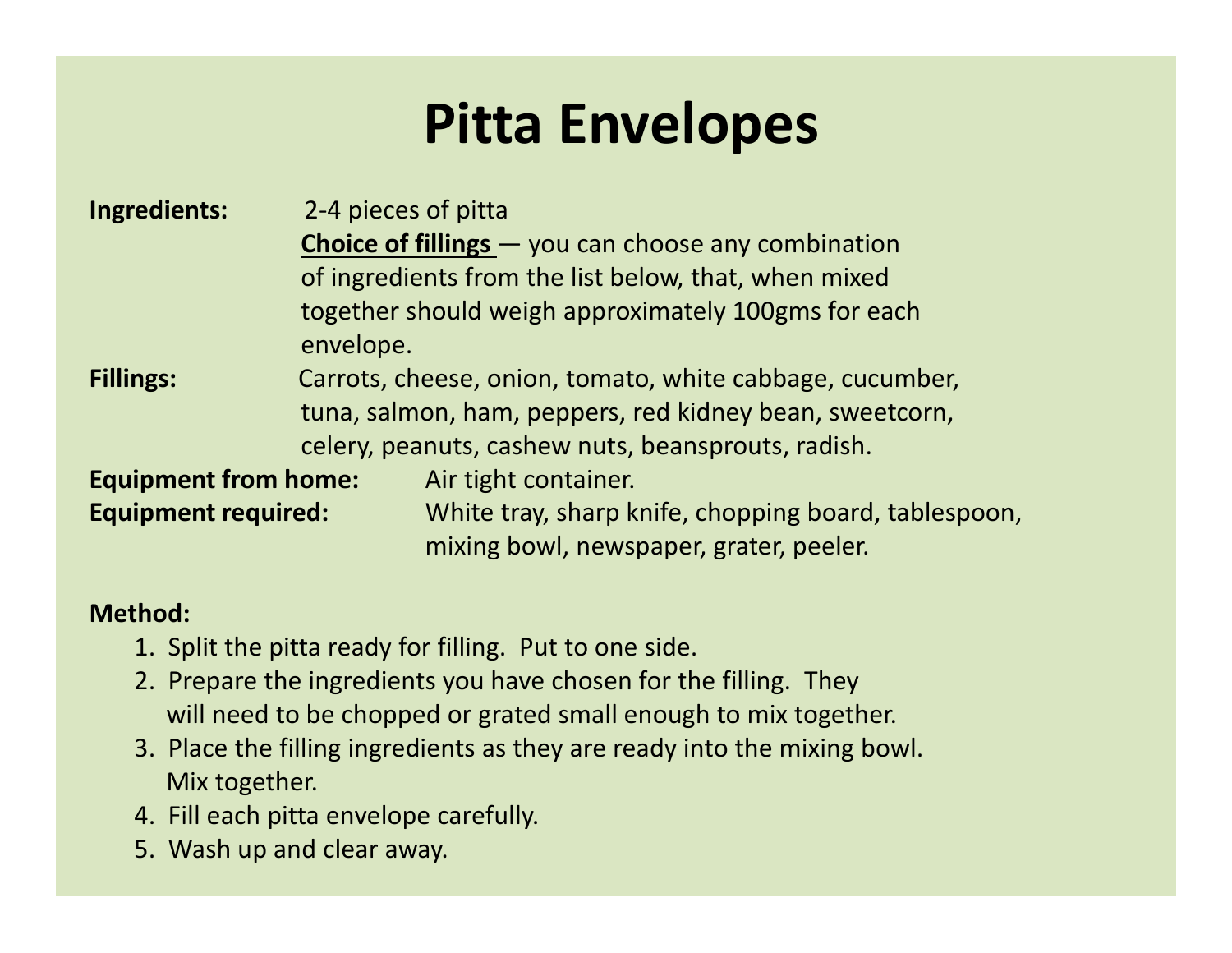### Cheese & Potato Pie

Ingredients: 650gms potatoes

1 onion 30gms butter 1 egg 100gms cheese **Cheese & Potato Pi**<br>
650gms potatoes<br>
1 onion<br>
30gms butter<br>
1 egg<br>
100gms cheese<br>
2 tbsp milk<br>
Salt and pepper<br> **m home:** Oven proof dish.<br>
eded: White tray, green chopping board, sharp Salt and pepper Equipment from home: Oven proof dish. Equipment needed: White tray, green chopping board, sharp knife, newspaper, saucepan, pan stand, colander, masher, peeler, table spoon, fork.

- 1. Peel and slice potatoes, place with salt and water in saucepan, bring to the boil and simmer for 15 mins.
- 2. Peel and chop onion and add to the simmering water after 10 mins.
- 3. Grate the cheese.
- 4. Drain the potatoes in a colander.
- 5. Mash the potatoes with the butter, milk and  $\frac{3}{4}$  of the cheese.
- 6. Crack egg into a jug, whisk and stir into potato mixture
- 7. Put the potatoes in an over proof dish.
- 8. Decorate using a fork. Sprinkle remaining cheese on top.
- 9. Grill until golden brown.
- 10. Wash up and clear away.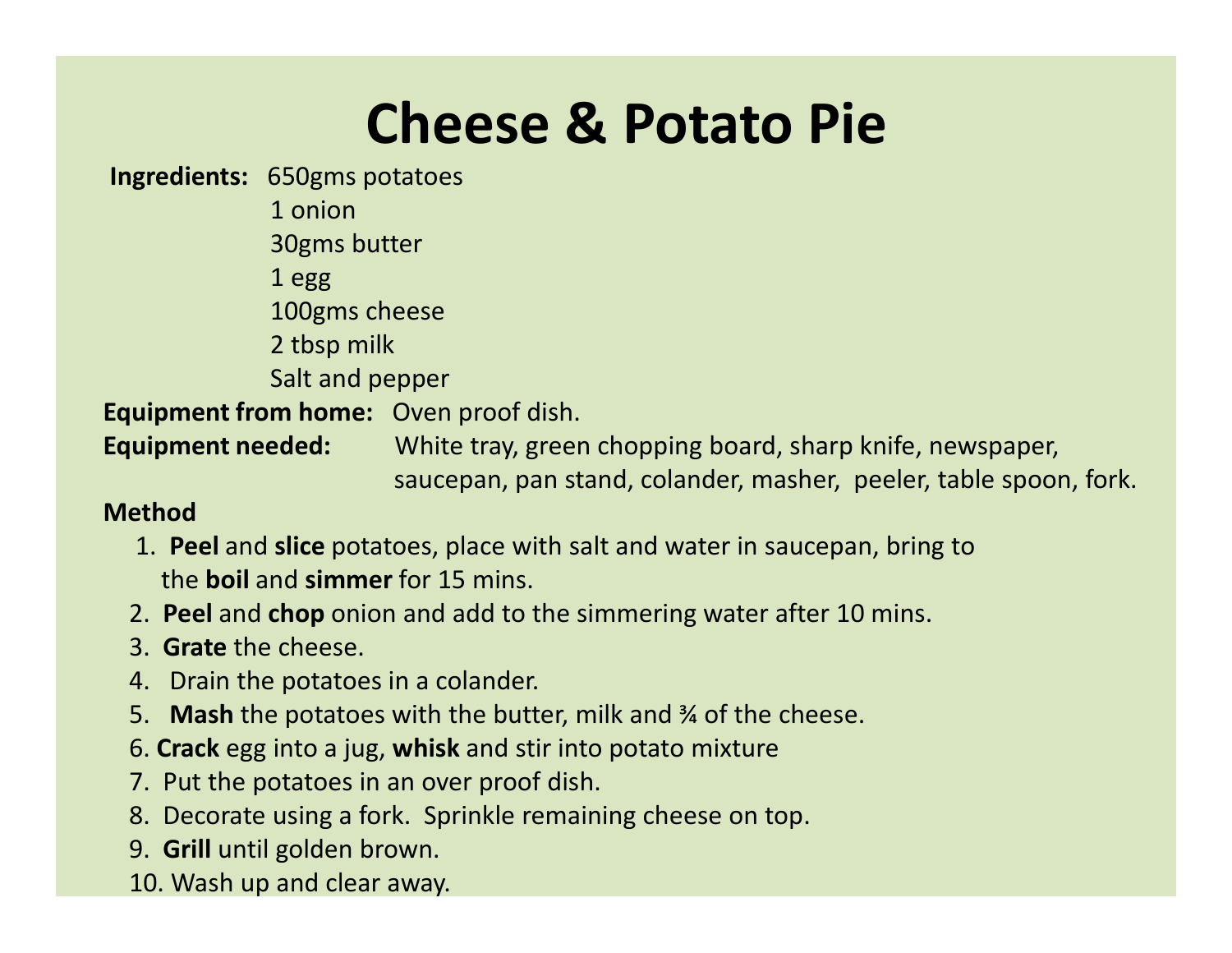### Stuffed Potato Skins and Coleslaw

Ingredients: 2 large baking potatoes A small salad ¼ white cabbage 1 large carrot 1 small onion 100gms cheese Salt and pepper 2x Tablespoon Mayonnaise

Fillings: Carrots, onion, tomato, tuna, salmon, ham, peppers, sweetcorn,

Oven Temperature: 200°C/ Gas mark 6

Equipment from home: Container with a lid

Equipment needed: White tray, mixing bowl, small mixing bowl, dessertspoon, fork, baking tray, grater.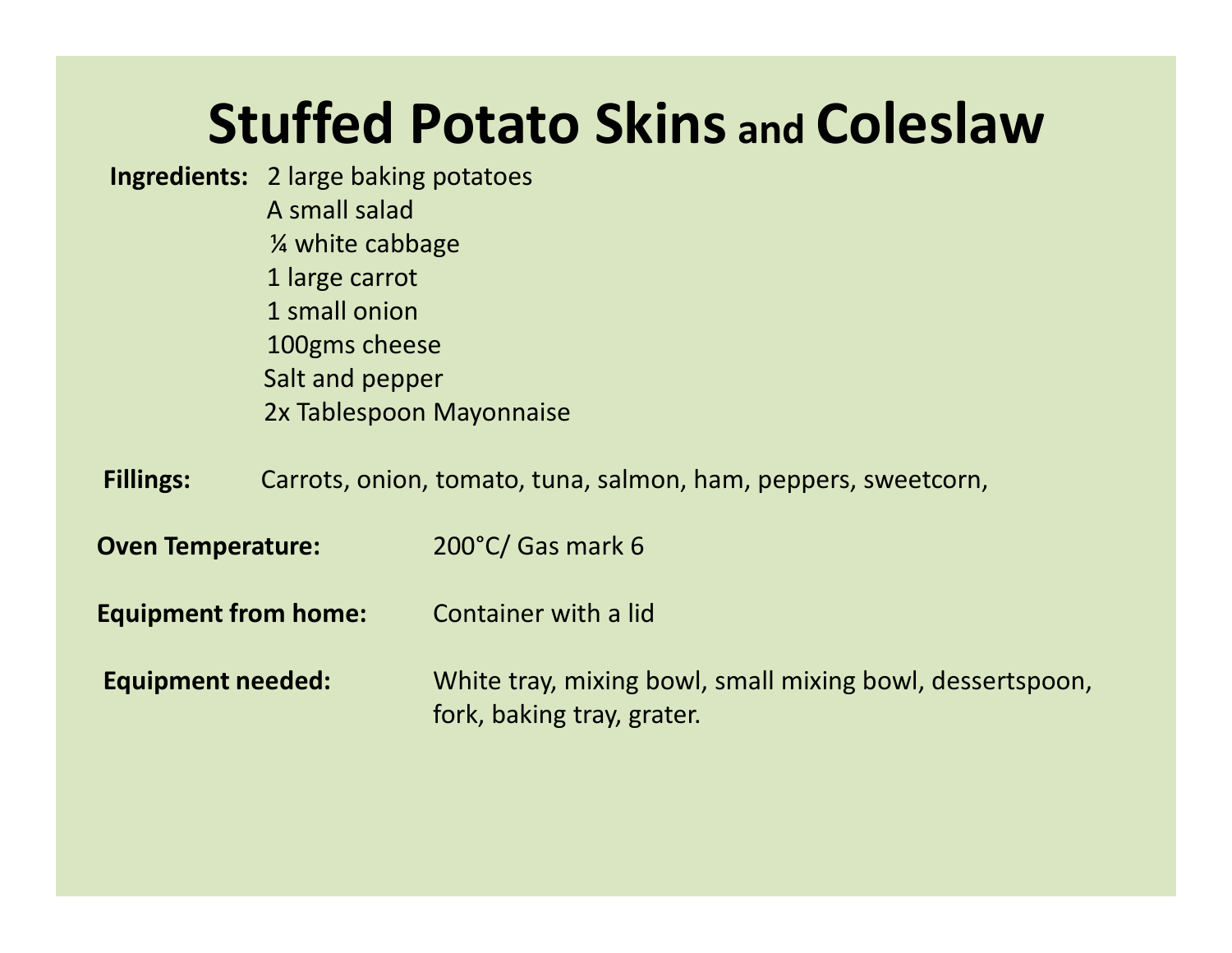### Stuffed Potato Skins cont….

- 1. Heat the oven to 200C/180C fan/gas 6. Wash and dry the potatoes, put them on a baking and cook for 45min.
- 2. Grate the cheese onto a white chopping board.
- 3. Slice, dice and prepare the fillings on a red or green chopping board.
- 4. Slice the white cabbage, grate the carrot and chop the onion for the coleslaw.
- 5. Put these three ingredients into a bowl and add mayonnaise. Mix well.
- 6. Cut the potatoes in half. Use a spoon to scoop out the middle of the potato.
- 7. Place the empty potato skins back onto the baking tray.
- 8. Place the scooped potato into a mixing bowl. Use a fork to mash the potato.
- 9. Add the cheese, sweetcorn and peppers to the potato and mix well
- 10. Add seasoning and herbs. Mix together well.
- 11. Scoop the mixture back into the potato skins. Add extra grated cheese on top on a baking and cook for 45min.<br>
Grate the cheese onto a white chopping board.<br>
Slice, dice and prepare the fillings on a red or green chopping board.<br>
Slice the white cabbage, grate the carrot and chop the onion for the c
- 12. Grill until golden brown.
- 13. Wash up and clear away.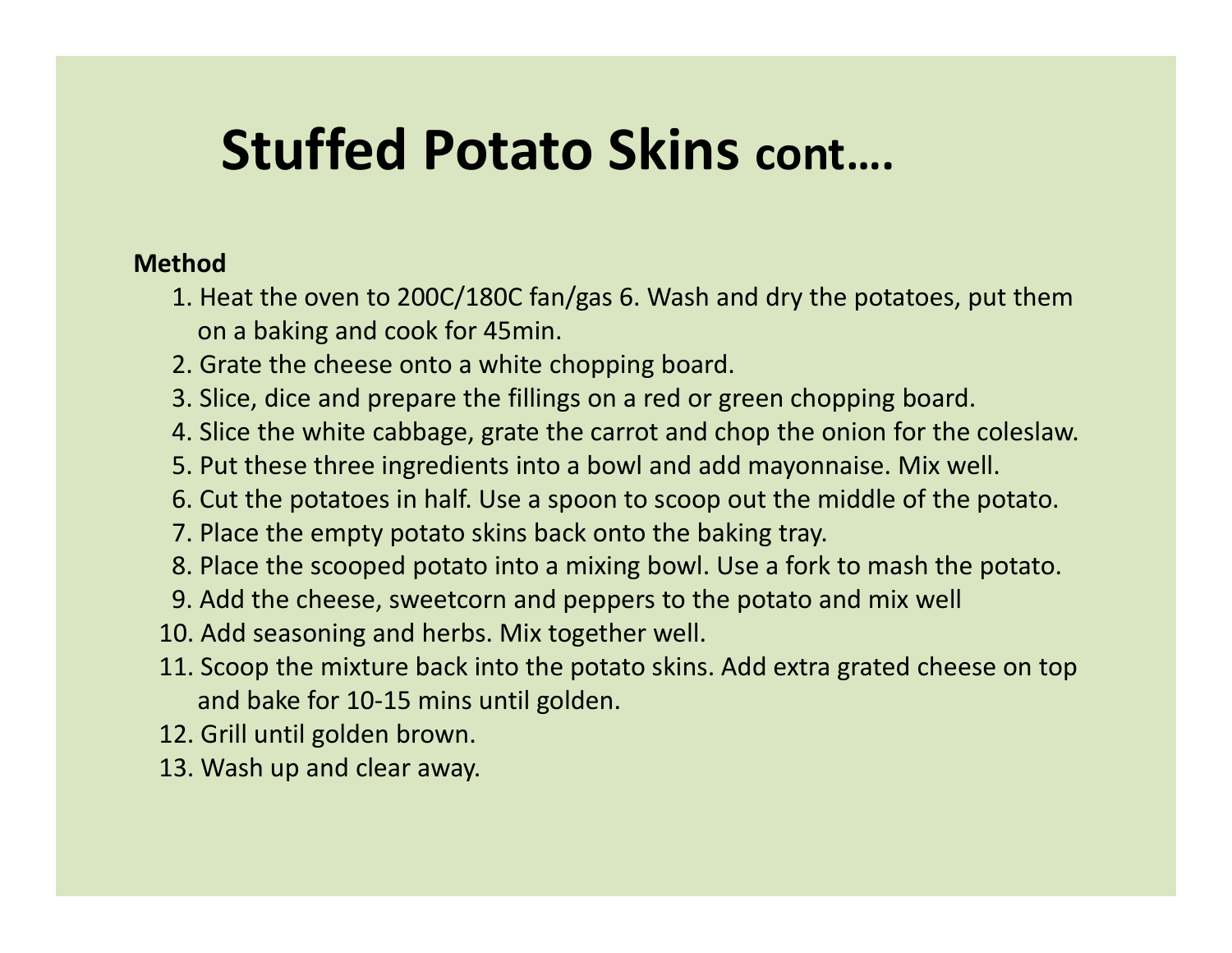### Ingredients Pizza Wheels

### Base:

150g self-raising flour 25g margarine 1 egg 50ml milk

Toppings: 25g tomato puree 50g cheese 1 tomato 3 mushrooms 1 onion 1 tsp dried herbs

Equipment: Baking tray Mixing bowl Grater Sharp knife Green chopping board Cooling wire Round bladed knife teaspoon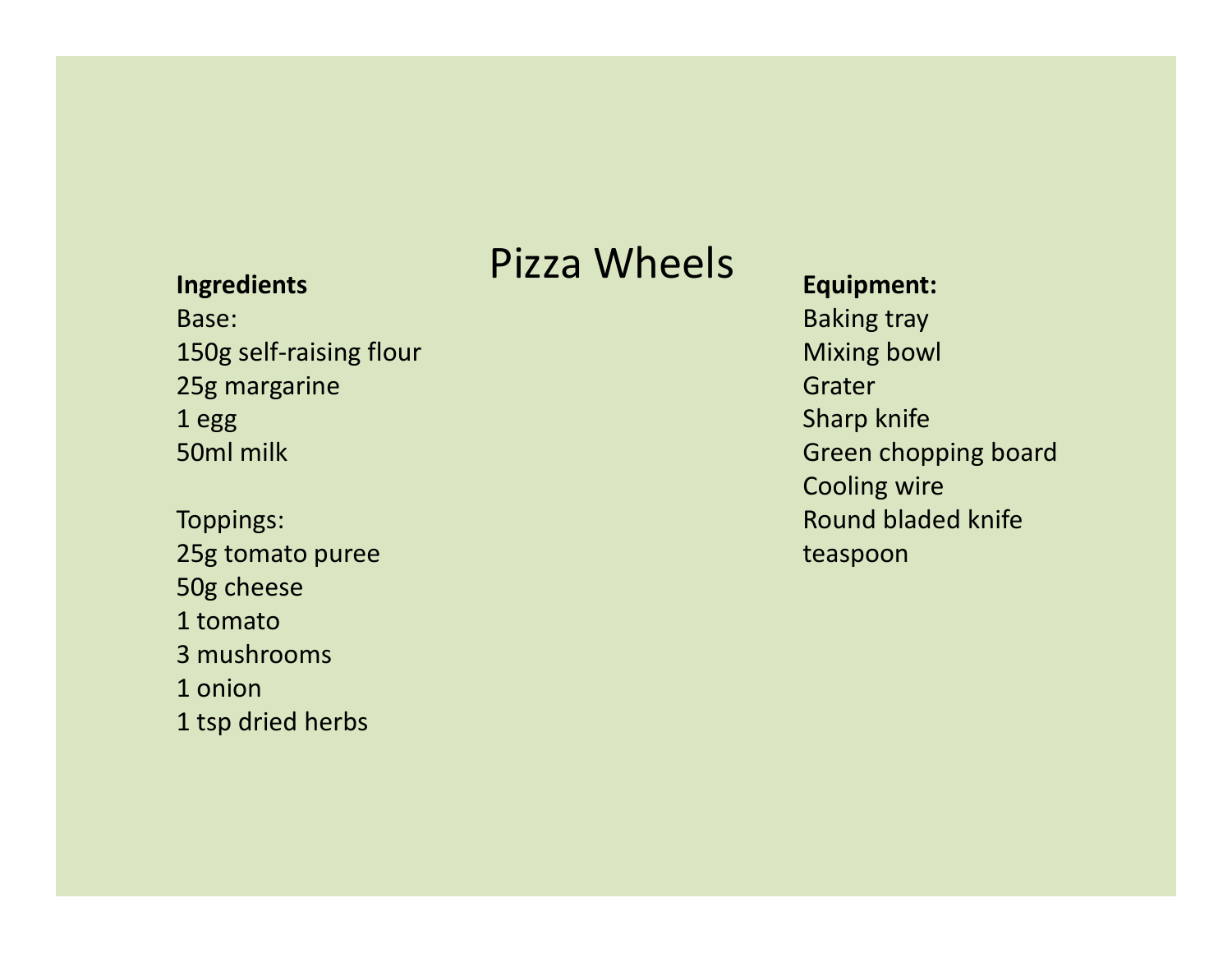### Jam

#### **Ingredients**

300g S.R. Flour - white or wholemeal Buns **Same Solution Server Server Server Startup Server Startup Server Startup Server Startup Server Startup Server Startup Server Startup Server Startup Server Startup Server Startup Server Startup Server Startup Server Startu** 150g margarine 150g sugar 1 egg 4 tablespoons of jam

#### Equipment

Mixing bowl Basin Fork Table spoon Teaspoon Baking tray

- 1, Light oven gas mark 7/ electric 220°C and grease a baking tray.
- 2, Put the flour and margarine into a mixing bowl and rub the ingredients together using fingertips until the mixture looks like bread crumbs.
- 3, Stir in the sugar.
- 4, Beat egg in a small basin and add it to the mixture.
- 5, Mix to a stiff dough.
- 6, Place a heaped tablespoon of the mixture onto a baking tray.
- 7, Make a hole in the centre of each bun and add half a teaspoon of jam.
- 8, Bake until golden brown approximately 15-20 minutes.
- 9, Container to take buns home